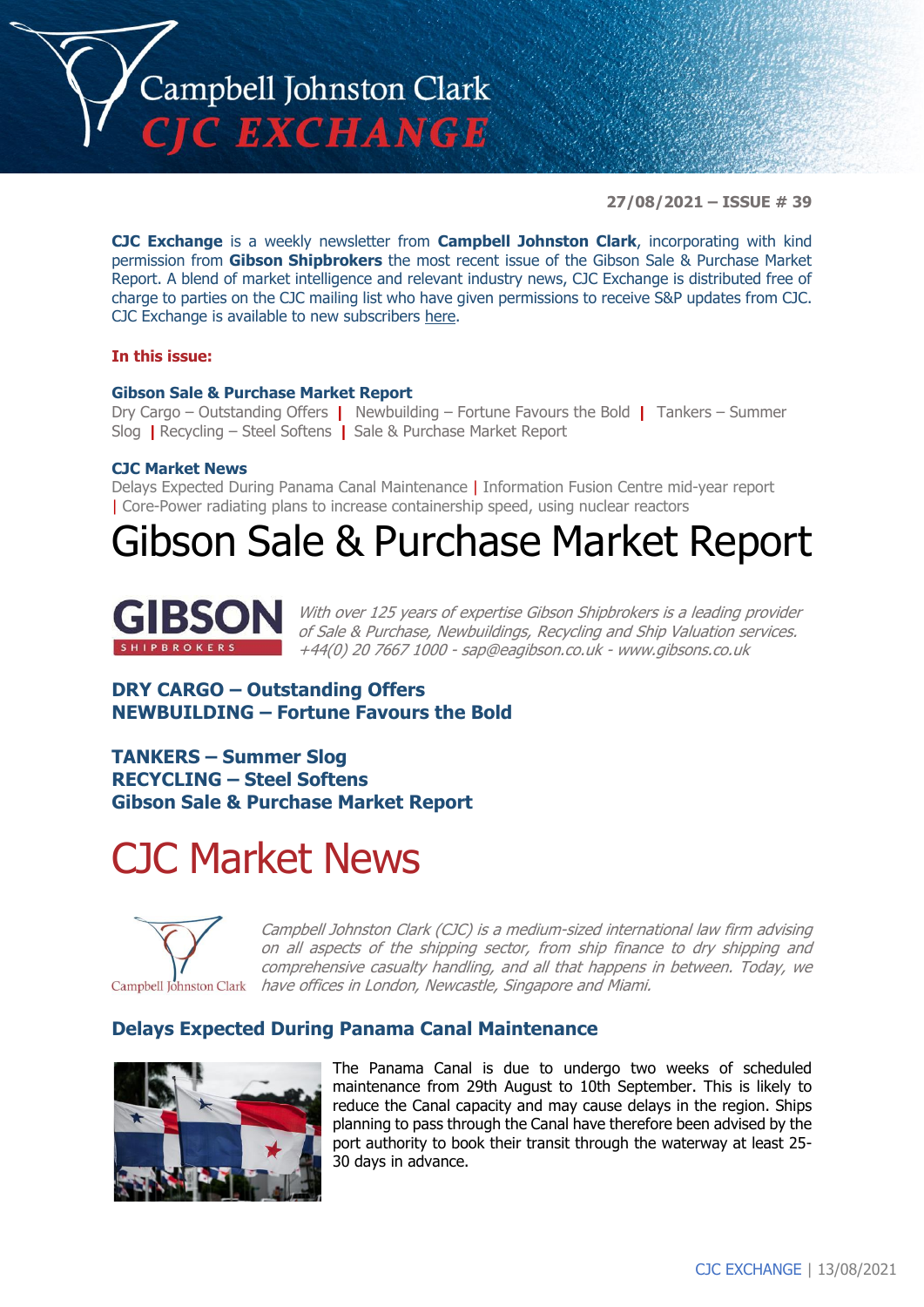

Maintenance will be carried out at the Canal's Miraflores Locks – one of the three locks that form part of the Canal and where vessels are lifted or lowered 54 ft in two stages, allowing them to transit to or from the Pacific Ocean port of Balboa in Panama City.

The scheduled maintenance period will change the Canal condition, from condition 1 to 1.a. This decreases the estimated daily transit capacity from 15 transits/day to 13 transits/day for super-class tankers with beam lengths of 91-107 ft.

Previous maintenance at the Gatun Locks at the beginning of July saw delays of up to two weeks for ships without prior booking of their transit. The previous maintenance period was also extended by an additional seven days which meant the Canal transitioned to condition 2, with the number of transits for super-class ships decreasing from 13 slots daily to 10.

Transit delays at the Panama Canal have previously affected clean tanker freight levels for routes loading on the US Gulf Coast to West Coast South American discharge regions. As bunker prices increase globally, there may also be more resistance to transiting the Canal during times of delay, with shipowners opting for alternative routes with higher daily earnings.

## **Information Fusion Centre mid-year report**



The Information Fusion Centre (IFC), a regional Maritime Security centre covering most of the Indo-Pacific region, has reported, in its 2021 mid-year report, that 458 maritime security incidents occurred in the period January to June 2021. This is a 13% increase from the same period in 2020.

With regards to theft, robbery, and piracy at sea, the IFC stated that there were 42 incidents reported during the 6-month period. This is a

35% decrease when compared to the first half of 2020. Bulk carriers accounted for 25% of the attacks, with container ships accounting for 21%, tankers 16% and tugs and barges 8%. The IFC observed that, in the Singapore Strait, slow moving vessels with low freeboard were targeted the most. In Manila and Jakarta Anchorages, anchored container ships, tankers and bulk carriers were the most targeted. Of the incidents, 13 of them involved perpetrators armed with knives and/or metal objects. 2 of the 13 instances resulted in minor injuries. The IFC has stated that the incidents were consistent with the known modus operandi of petty crime with little to no confrontation.

The IFC also reported that the major types of maritime incidents recorded involved vessels sinking/capsizing (27.5%), vessels detained (11.1%) and fire-explosion related incidents (9.4%). The top three areas of incidents were in Malaysia, followed by Indonesia, and then the Philippines. Of the 600 vessels involved in these incidents, 40.5% of them were fishing vessels. There was also a spike of incidents reported in March/April, which the IFC attributes to bad weather in the Indonesian, Indian, and Philippines regions. The IFC predicts that incident levels will increase in the second half of the year due to the monsoon season and continued active enforcement efforts by regional local authorities.

In other areas, maritime terrorism incidents and illegal, unregulated, unreported fishing incidents were down 50% and 24.7% respectively when compared to the same period in 2020. During this period, contraband smuggling and irregular human migration were however up 36% and 12% respectively.

The IFC has also added a new area of interest, environmental security. In the first half of 2020, there were 19 such incidents with liquid pollution accounting for 73.7% of them.

## **Core-Power radiating plans to increase containership speed, using nuclear reactors**

P a g e | **2**